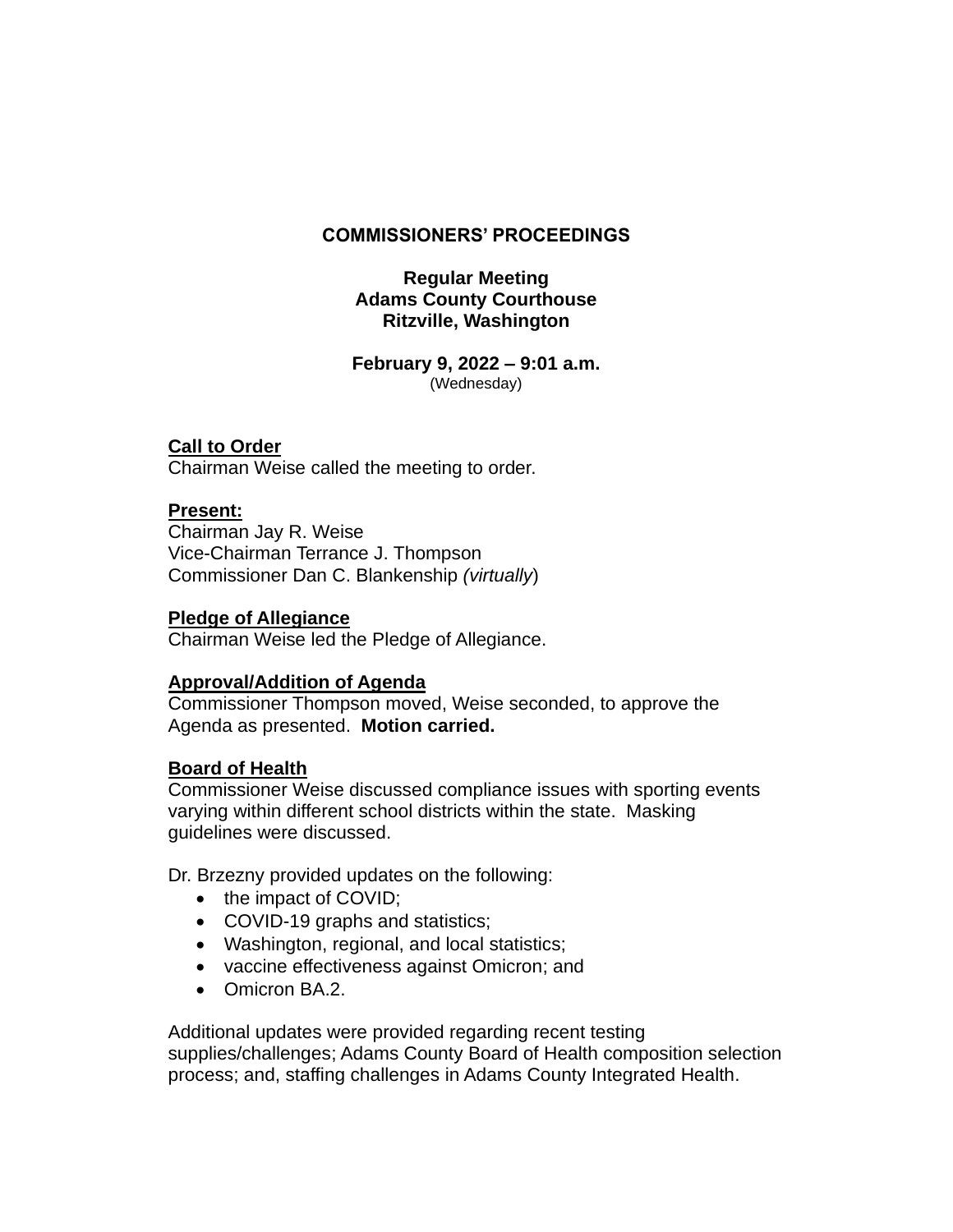# **Integrated Health Care Services**

Integrated Health Care Services Director Guse provided IHCS agency updates on the following activities: nursing; administrative duties; environmental health; WIC; prevention; COVID; substance abuse; mental health; and, unfilled positions within the department. Additionally, a statewide standing order allowing the dispensing of Naloxone to aid persons experiencing an opioid related overdose in Washington was reviewed.

## **Behavioral Health**

Commissioner Thompson moved, Blankenship seconded, to authorize the Chairman to sign Agreement 22ASO2613, with Spokane County, a political subdivision of the State of Washington, by and between Spokane County Regional Behavioral Health (SCRBH), a division of Spokane County Community Services, Housing, and Community Development Department (CSHCD), (hereinafter "CSHCD SCRBH"), and contractor identified as Adams County Integrated Health Care Services for a total contract award of \$201,642 for the period January 1, 2022 through December 31, 2022.**Motion carried.**

## **Recess @ 11:38 a.m. Reconvene @ 1:05 p.m.**

## **Public Works**

Engineer Yaeger provided an update on the Sutton Road bridge decking project, noting the project is complete and crews are now moving to the Herman Road bridge. Current miscellaneous projects include gravel road repairs, pothole repairs, tree trimming, weed control, and litter cleanup. Additionally, updates were provided on solid waste and facilities.

# **Booker Road Overlay #2 Project (CRP-195)**

Engineer Yaeger reviewed Local Agency Agreement Supplement #1 and a revised Local Agency Federal Aid Project Prospectus for the purpose of authoring construction for the Booker Road Overlay #2 Project, CRP-195, Federal Aid Project Number STPR-A013 )021). Action is anticipated February 15, 2022.

## **Road Materials**

Results of the bid/quotes opened for road materials were shared. Specific materials will be ordered based on the lowest price and availability of the materials.